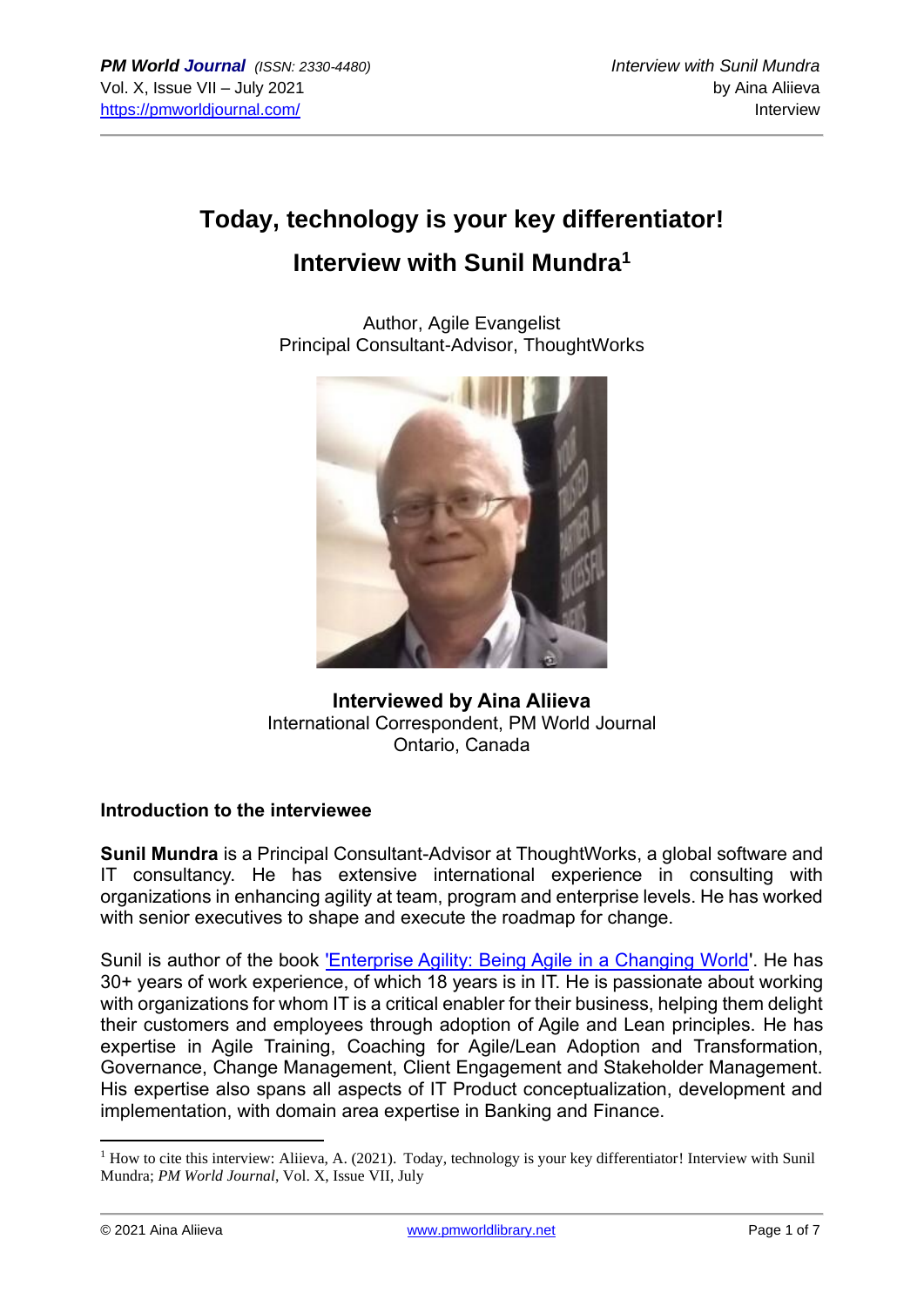Being an Agile Evangelist, he enjoys sharing his knowledge through speaking at Agile and Lean conferences across the globe.

## **Interview**

**Q1.** When you look at what is happening in the industry with everyone trying to push frameworks such as SAFe, Disciplined Agile, LESS etc... What is the role of these frameworks, and how can we use them effectively? Or should we take a step back and rethink this whole approach?

**Sunil Mundra (Mundra):** Let me make a disclaimer first. I have no certifications, and I'm not an expert in any of the frameworks, although I know something about each of them.

When you look at implementing agility, implementing agile transformation or change as part of a program, you've got to tailor it to the context of the organization you work for. Yes, there are common patterns, common problems that organizations face. But just like every human body is different, although a doctor may find common patterns across people, you examine a body and make a treatment plan based on what you discovered about that person's problems.

And we need to take a similar approach in every organization and every single team. We have to look at it as an independent entity. And yes, while we can leverage patterns, the context of every single team and organization is different.

So, to cut a long story short, I think these frameworks are a set of tools. And as a coach or consultant, I refuse to tie myself to any particular framework. Depending on the problem to solve, I will pick and choose things from any of the frameworks that would best fit the situation. Perse, I think going in with the mindset that the X framework is applicable across all organizations is something that I am principally against. Because even if it may apply, would it be the best fit for that organization? Would a combination of different tools and different frameworks work better? I think that's what we need to think about. My bigger worry is that when somebody is looking at a framework, they're shutting their minds to other tools they could use rather than just pushing that one framework they know best.

**Q2.** But isn't it better for a consultant to know one framework well? For example, if I take an analogy of house building, the carpenters know their carpentry tools well, and the plumbers know their plumbing tools well. I'm slightly concerned that people come in without knowing a framework well enough to think about implementing it correctly. What do you think?

**Mundra:** I agree with you. If we look at the basic concept, getting wide acceptance and having T-shaped skills, that applies to knowledge of the framework.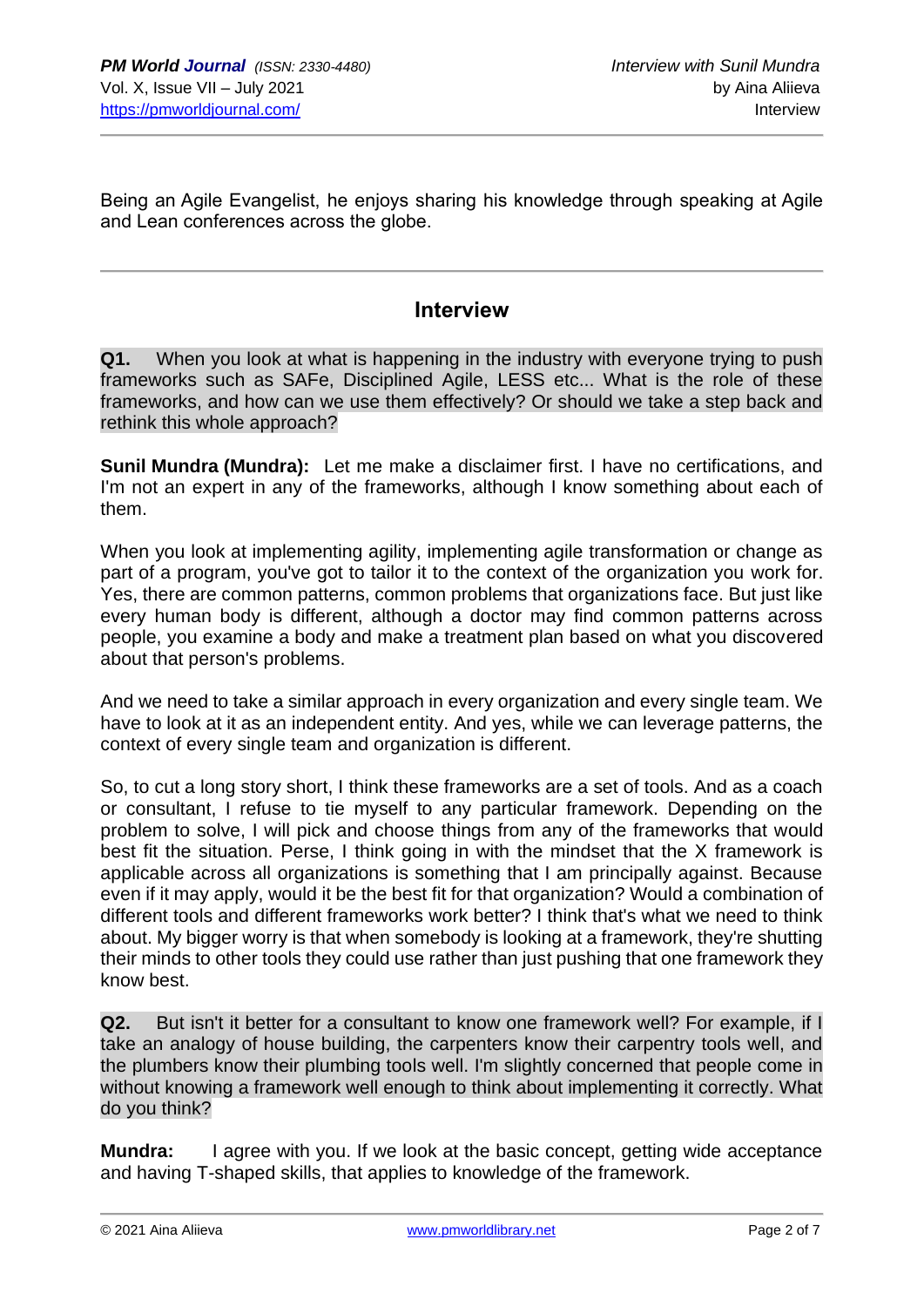I noticed that you need not be an expert in any field. The problem is you blocking everything else beyond what you know. But as long as you're open to saying that this part of my framework that I know is perhaps not relevant in this context, maybe I need to look up something else.

We need to call in another expert who knows that framework better and see how we can collaborate. I have never come across an organization where, for example, a LESS expert and a SAFe expert have collaborated to make a transformation successful. Why can't we do that?

**Q3.** From my experience, I find a way to get into enterprise agility from two ends simultaneously. So, working with teams where we have sort of like a fire going and work with that, and at the same time, going from C- level and get some understanding and eventually get equilibrium. Do you have any sort of experiences from these dos and don'ts?

**Mundra:** Well, that's precisely the way that I would approach it. I think the needle has to first move on the leadership side.

I think in many places, teams are frustrated. They are working long hours. There are quality issues. They're not getting appreciation from the customers. And yet most teams, who are challenged like this, are looking for real hope, are looking for somebody to guide them with a different way of doing things.

When teams experience autonomy, they experience self-organization; they have a spring in their step. So, we need to start at the team level by doing agile, as we say it. We need to adopt the practices and processes and make that as part of the muscle memory because the ultimate goal is to change the mindset. But that doesn't happen unless you do things and you create some success stories around that.

So I'm a fan of implementing agile at the team level. But the point is that if you only stick to the team level and try to go up, what happened with that? At some point, you will hit the systemic issues, which are so strong, that whatever green shoots that you try to develop at the team level, that inertia will kill all those green shoots. You'll regress to level zero quickly if you do not make those changes at a systemic level at an enterprise level. So that's where I think you need to start at the leadership level to start looking at the mindset in terms of why they are doing it.

Many times, we see that leaders want everyone to change, but they are refusing themselves to change. They continue to measure people on the oral KPIs off. They reward people who sit most late in the office and those kinds of things. So we have to bring that change from both top-down and bottom-up. And from the top down, it just more at the mindset and the behaviour level. From bottom to top, it is more about adopting agile practices and making them as part of muscle memory and then creating a success story at a team level, at a product level, at an initiative level, which then creates that appetite for change at least in a part of the organization.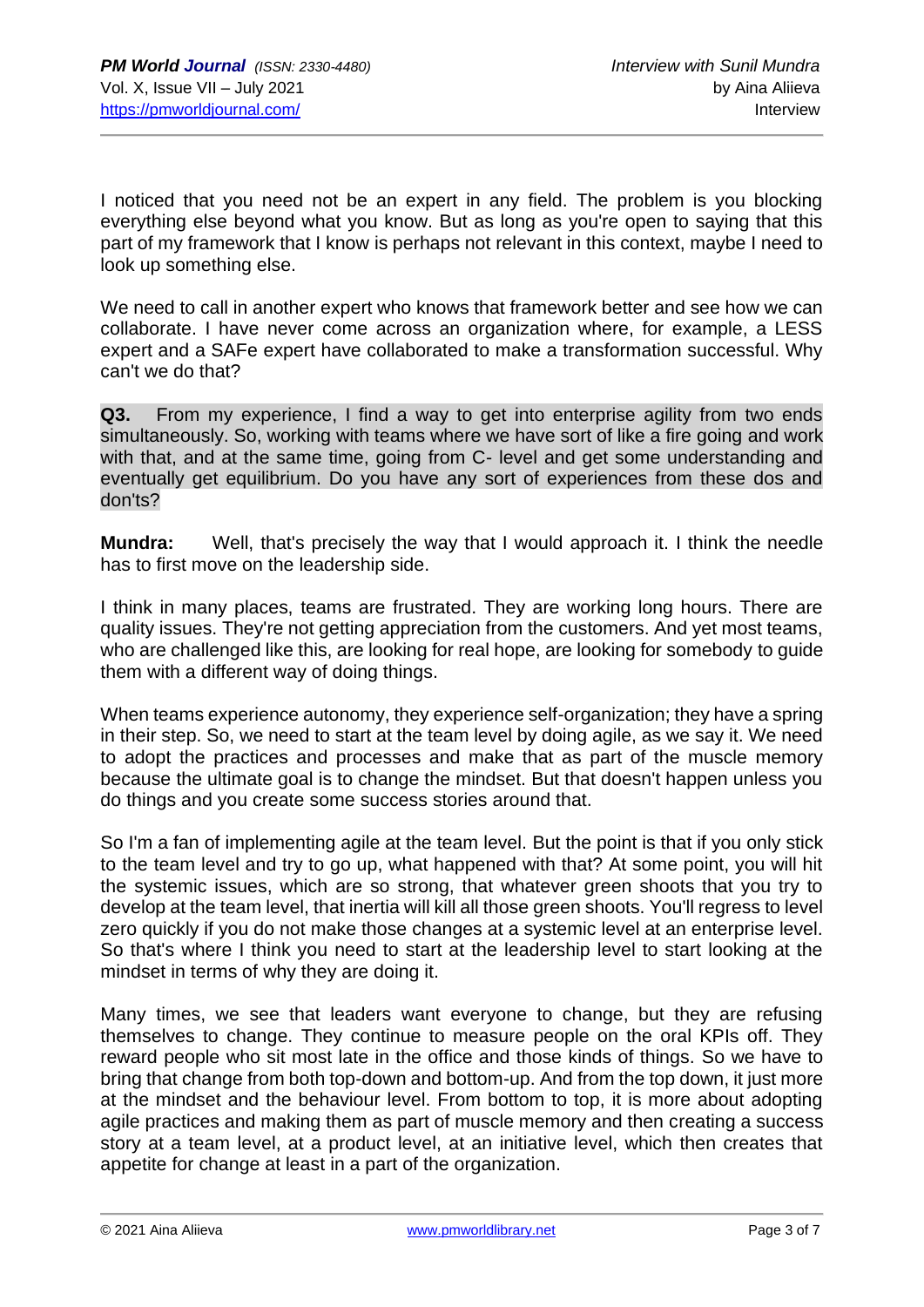**Q4.** So if we do it from the top-down and the bottom-up, I usually find that we get the big obstacle that is frozen middle. Any reflections on that? What is the role of midmanagement in all of this?

**Mundra:** Yes. It's a vital role. So, can you understand why this middle layer was created and what value-added to the whole process? I think you can't blame those people. The way the structures are created is classic Taylorism, where Frederick Taylor said that the thinkers and the doers should be separated. And if you honestly take a critical look at what middle managers do? What is the value that they are adding to the teams?

In many cases, this is highly questioned. Are they removing impediments? Are they grooming people? Are they sharing the vision? Many of them are just involved in passing information down and collecting data for preparing reports for their supervisors. That's all they do for about 50-60% of the time. And the other 40 -50% is spent preparing some detailed plans, which anyway, get outdated quickly.

So this middle management layer is really out of touch with reality sitting in their Gibbons and just looking at papers and Excel sheets and reports and secondary data most of the time, rather than being on the ground, being on the battlefield, spending time with people. So to me, this layer needs to be repurposed. These people's job in many organizations is to allocate tasks and to chase people. That's what happens in a command & control organization.

I think there's a massive element of coaching and mentoring that needs to happen at this level. These people need to get out of their cabins, go on the field, be with their teams, beat actual customers and use the power of influence they have given that they are higher in the hierarchy than the teams on the ground.

Give the teams what they need to. They need t to perform to the best of their abilities and remove impediments as the teams are facing. And I think that even if you get to convince senior leaders, and if you implement all the good agile practices at the team level if you do not transform this middle management layer or the frozen middle, this will derail your transformation for sure seriously.

**Q5.** Yeah, could it be why we transform the top layer because they start asking different questions from the middle management? So they have to start moving. Would that help?

**Mundra:** That would help. But I think there's a lot of insecurity the middle managers would feel, and I think it doesn't lead you to.

**Q6.** What would be the ultimate mistake that you can give us as an example?

**Mundra:** For many years in the US, the organization's primary purpose was to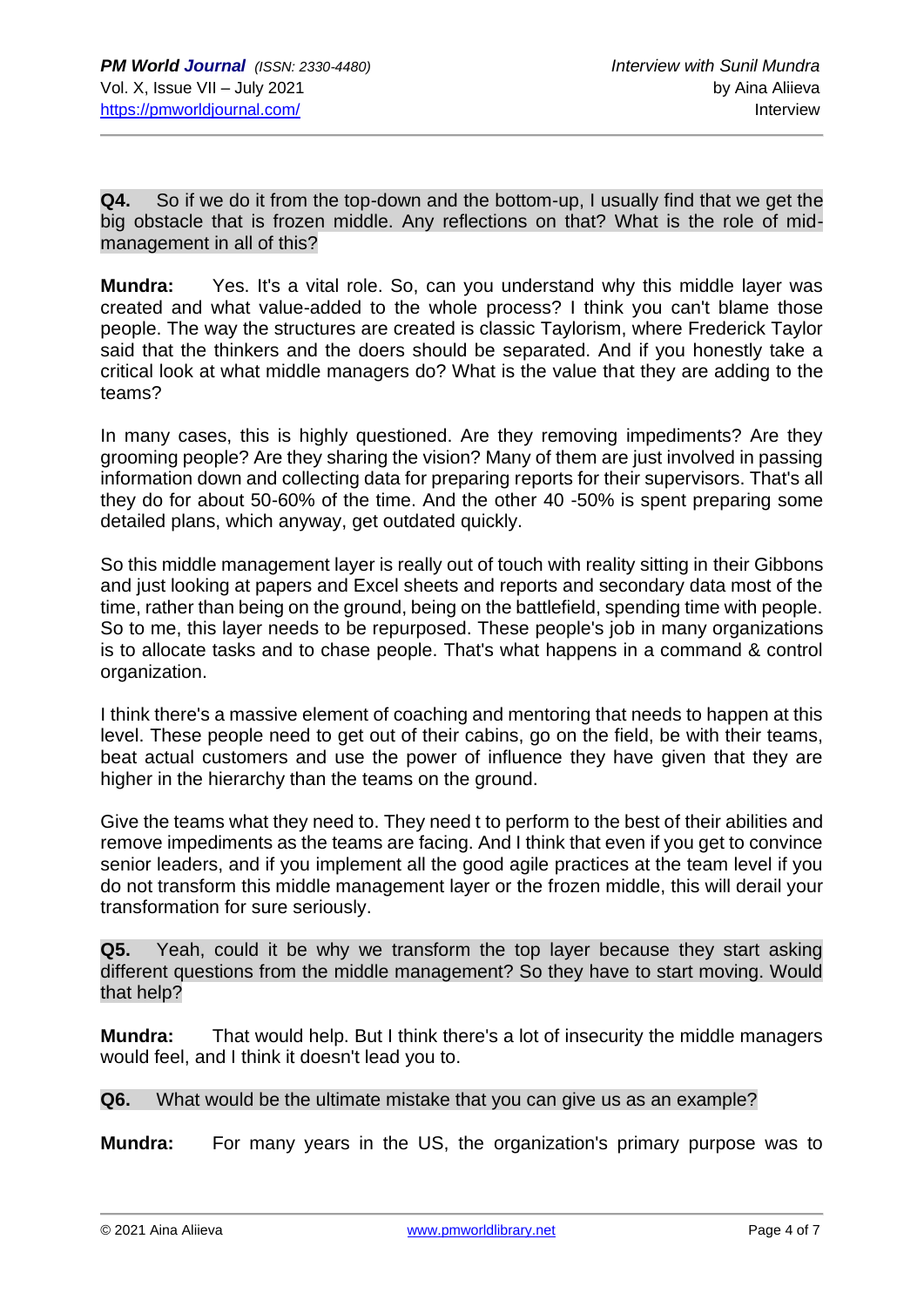maximize shareholder wealth. Organizations are now beginning to move forward from that. We need to treat the organization as a part of an overall ecosystem.

How can we have a bigger purpose than maximizing shareholder value? So, for real transformations to happen, we need to have changes on the board of directors. The mindset has to change from there.

The second point is disruptions. Look, today's disruptions are driven a lot by technology. But how often does technology get our representation at the C-level or even at the board level?

You'll never get an equal seat at the table from technology, at least until organizations recognize that. Today technology, regardless of industry or the domain technology, is your key differentiator, and you need to leverage the power of technology. I think that is very important with organizations that do not recognize that the ideal case would be to have technology representation at the board level itself.

**Q7.** Some of the clients don't understand the transformation per se. And they end up hiring agile coaches to change the teams. How can we, agile coaches, enable the leaders? How can we help leaders to enable them to understand the ground reality and bring them on board with transformation, and have their support?

**Mundra:** Okay, how do you make leaders aware of their realities? You need to start with *why do they want to undergo this transformation?* I think that has to become crystal clear. Is it because other companies are doing it? Is it because it's a buzzword, a fashion statement that would be clear that we are also undergoing conservation? That's a reality in many companies, by the way.

The point is, do they have a choice not to change or then suddenly get disrupted when a crisis like COVID happens? Imagine you're smoking 40 cigarettes a day, and you feel good, right? You're used to the nicotine, and you enjoy the smoke. But when somebody comes and tells you, stop it, please, smoking is known to cause cancer. There is enough evidence for us to suggest you that. But you say: *no, no, I need this. I mean, I'll be fine. You know, I do all the exercises. I do my breathing, so I'll be okay.* So, you don't want to change. And then when grade four cancer hits you, that's when you want to change. But it's a bit too late.

I think executives need to be presented with evidence. It's like a doctor presenting a report to you saying that your cholesterol is very high. You better believe in it if you don't want to. And this is the thing about Agile coaches. I look at us as doctors. Any doctor can not guarantee a change in human beings' health. Even the world's best doctor cannot because the human body has its own life. The person has their mind, and the doctor may say anything, but the person may not decide to follow. So there is only so much we can do.

#### **Q8.** How do you measure the performance of an agile coach?

**Mundra:** You can only measure what you have allowed the agile coach to influence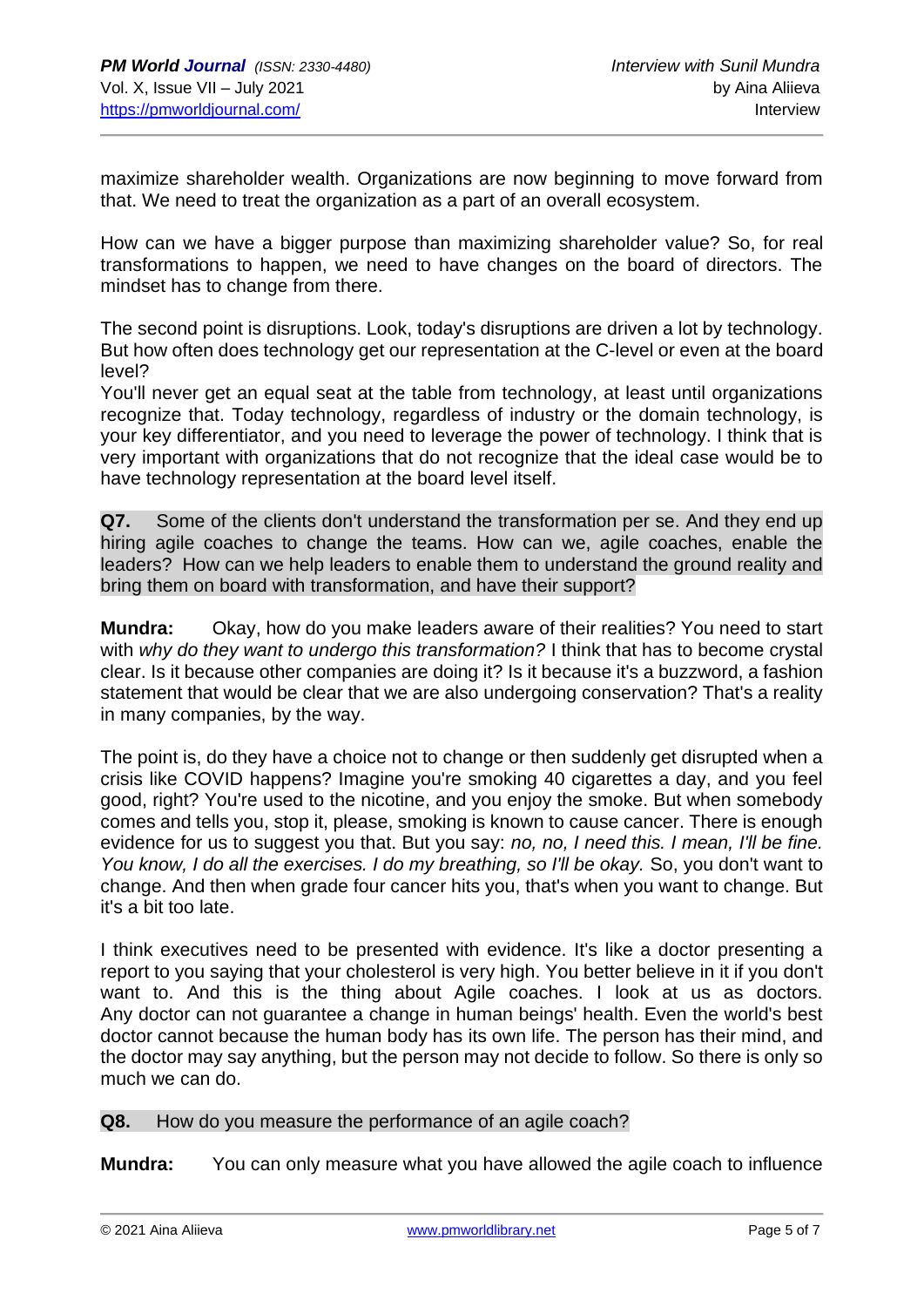upon. I'll give you an example of that. You want teamwork. And you want the team to work as a single team. But you have a classic bell curve where everybody's fighting for survival. Nobody wants to be in that bottom 10, 15%.

So, what people do in this case? They either try to make somebody look bad so that they don't fall in that 15% or play up to their bosses, forgetting about the team. Everything is as long as I keep my boss happy, I am good. I will not be in that bottom part of the curve. How can an agile coach bring in team spirit? So you need to look at what are you able to influence? Within the things that you can influence, your performance should be measured.

So the other part is about educating the leaders, presenting them with evidence and making them realize that the cost of change of not changing rather can be very severe on them where the survival of the enterprise can be threatened and cause a problem with them. But that's easier to say than do.

# About the Interviewer



**Aina Alive (Aliieva**) has 10+ years working in Project Management and an Agile environment. She has managed and consulted on Technical, Construction, Telecom, Retail and Engineering projects. Aina is a Transformation Leader, Coach & Mentor. She helps individuals, teams and organizations in their transformation journey. Aina is passionate about productivity, creating a positive work environment and building Dream teams.

Aina has a Masters's degree in electrical engineering and an MBA in technology. She holds PMP and PMI-ACP certificates. Aina is a proud member of PMI CWCC (Canadian West Coast Chapter), PMIT (Toronto Chapter), PMI Ukraine Chapter and UAE PMI. She is also a Program Manager, Disciplined Agile in PMI CWCC and DA Ambassador in PMIT.